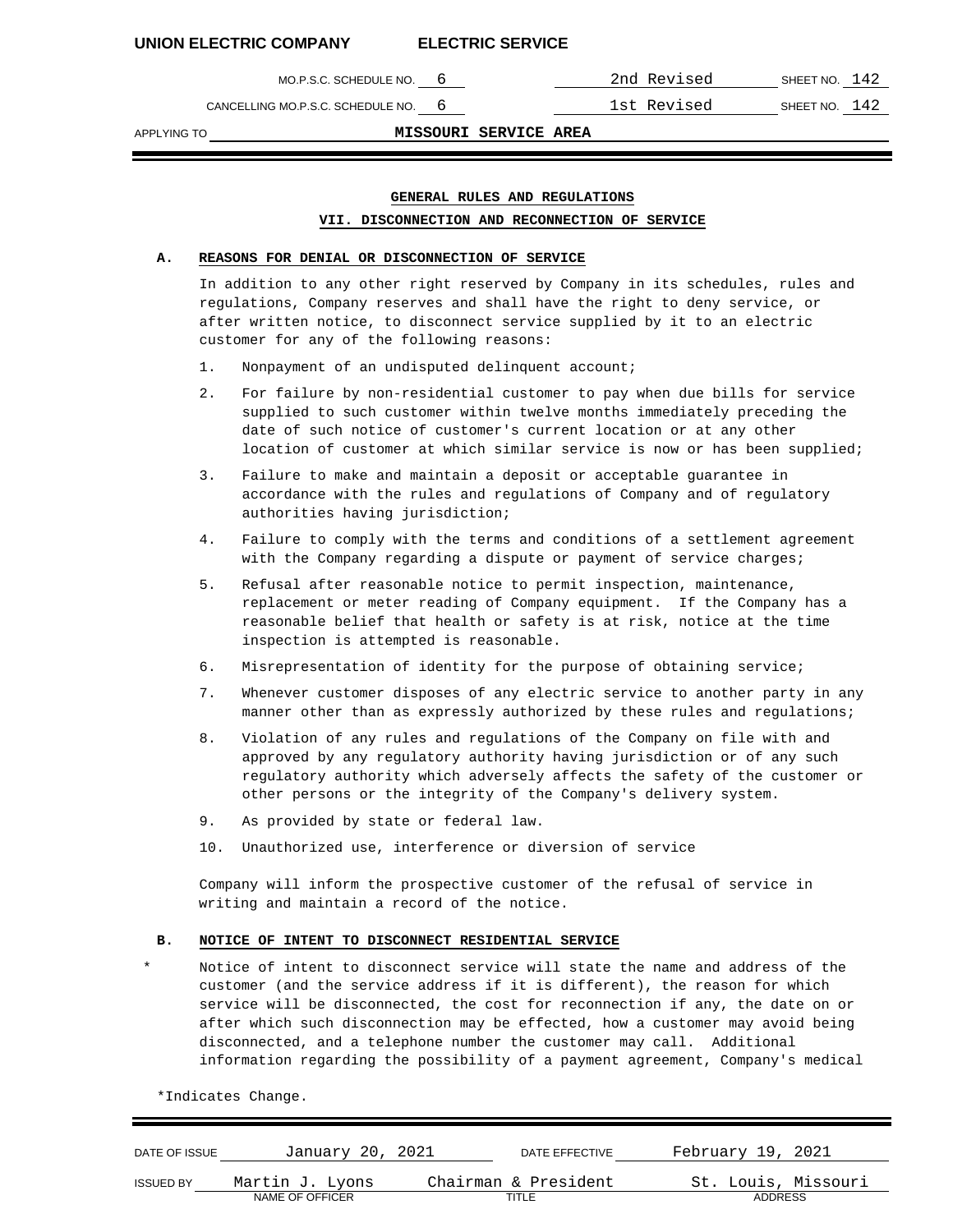MO.P.S.C. SCHEDULE NO. 6 2nd Revised SHEET NO. 143

CANCELLING MO.P.S.C. SCHEDULE NO. 6 1st Revised SHEET NO. 143

APPLYING TO **MISSOURI SERVICE AREA**

# **GENERAL RULES AND REGULATIONS**

### **VII. DISCONNECTION AND RECONNECTION OF SERVICE (Cont'd.)**

### **B. NOTICE OF INTENT TO DISCONNECT RESIDENTIAL SERVICE (Cont'd.)**

equipment registry, medical hardship payment deferrals, third-party notification, payment options and how to contact energy assistance agencies will also be printed on all residential disconnect notices beginning when Company's remote disconnect functionality becomes operational.

1. Individual Residential Customer Premises

Said notice will be sent to the customer by first class mail not less than ten (10) days prior to the date of the proposed disconnection or delivered to customer not less than 96 hours prior to such date.

2. Single Metered Multi-Dwelling Unit Residential Buildings

At least ten (10) days prior to disconnection of service for nonpayment of a bill or deposit at a multi-dwelling unit residential building at which usage is measured by a single meter, notices of the Company's intent to disconnect will be conspicuously posted in public areas of the building. Such notices will not be required, however, if the Company is not aware that said structure is a single metered multi-dwelling unit residential building or in individual situations where the safety of the Company's employees or agents may be a consideration. If the electric service is necessary to the proper function and operation of a customer's heating equipment, said notice will inform the occupants of their right, under state law, to initiate a receivership procedure.

3. Individually Metered Multi-Dwelling Unit Residential Buildings

At least ten (10) days prior to disconnection of service for nonpayment of a bill or deposit at (a) a multi-dwelling unit residential building where each unit is individually metered, but a single customer is responsible for payment for service in all units in the building, or at (b) a residence in which the occupant using the Company's service is not the Company's customer, the occupant(s) shall be given written notice of the Company's intent to disconnect service, provided however, that such notice will not be required unless one (1) occupant has advised the Company, or the Company is otherwise aware, that he is not the customer. The notice will outline the procedure by which the occupant may apply in his or her name for service of the same character received through that meter. If the electric service for (a) is heat related, said notice will inform the occupants of their right, under state law, to initiate a receivership procedure.

#### \*\* 4. Medical Equipment Registry Accounts

For all of the items 1. through 3. above, where the account has enrolled as described below in Medical Equipment Registry, said notice will be sent not less than fifteen (15) days prior to the date of the proposed disconnection and an additional notice will be sent by certified mail at least seven (7) days prior to the date of the proposed disconnection.

\*Indicates Change. \*\*Indicates Addition.

| DATE OF ISSUE    | January 20, 2021 | DATE EFFECTIVE       | February 19, 2021   |
|------------------|------------------|----------------------|---------------------|
| <b>ISSUED BY</b> | Martin J. Lyons  | Chairman & President | St. Louis, Missouri |
|                  | NAME OF OFFICER  | TITLE                | <b>ADDRESS</b>      |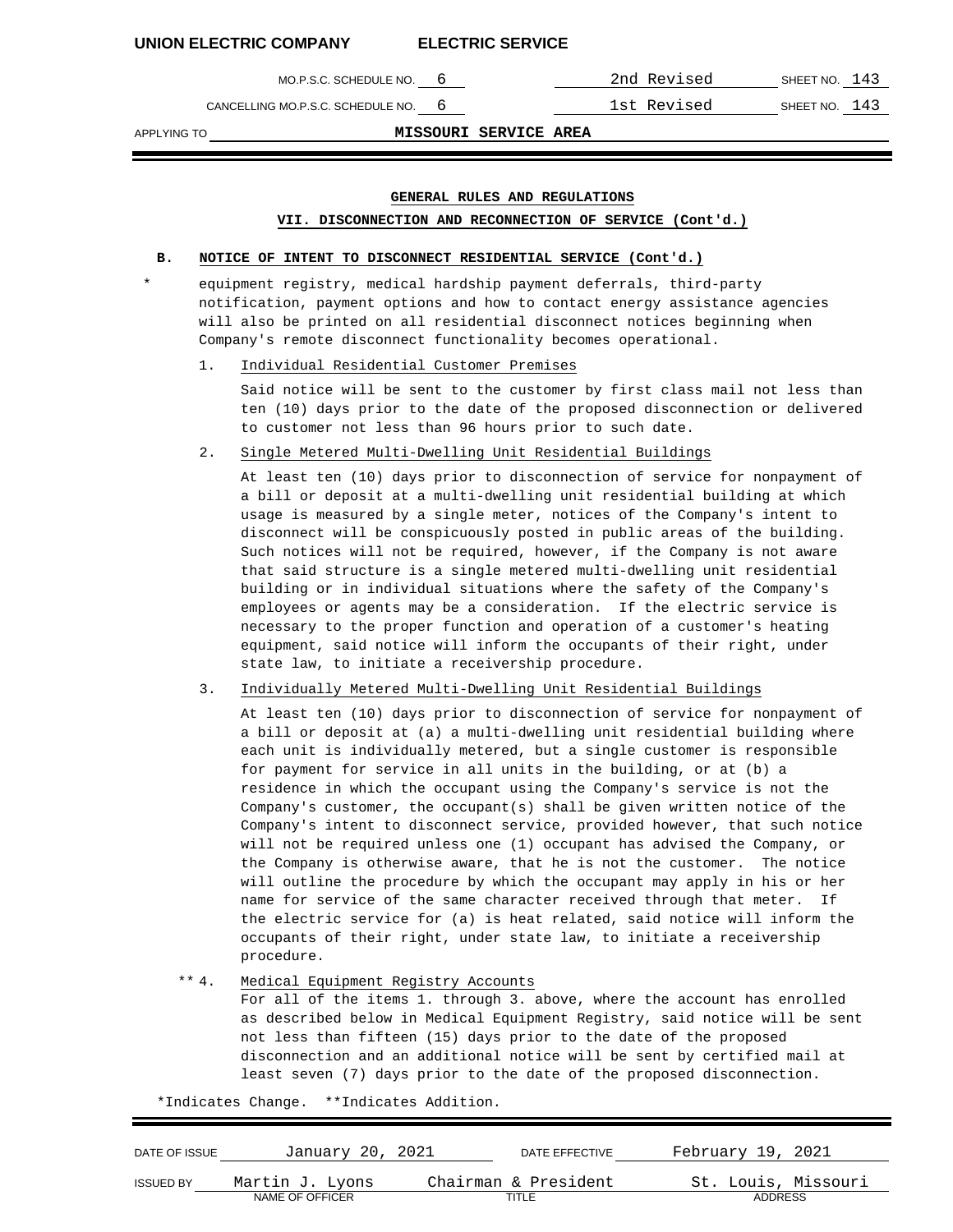MO.P.S.C. SCHEDULE NO. 6 2nd Revised SHEET NO. 144

CANCELLING MO.P.S.C. SCHEDULE NO. 6 1st Revised SHEET NO. 144

APPLYING TO **MISSOURI SERVICE AREA**

# **GENERAL RULES AND REGULATIONS**

### **VII. DISCONNECTION AND RECONNECTION OF SERVICE (Cont'd.)**

#### **C. RESIDENTIAL CUSTOMER CONTACT AND NOTICE OF DISCONNECTION**

\*1. Where an operational AMI remote disconnect is present:

At least 24 hours preceding disconnection of service, the Company will attempt to contact a residential customer through a series of communications to advise of the pending action and what steps must be taken to avoid disconnection. Such communications will include not less than two (2) call attempts and an additional notice via the customer's elected preferred communication method. A final call attempt will be made within 24 hours of the discontinuance of service.

Any third-party notifications established by customer will also receive the same notice and communication attempts.

(This section reflects a variance from Rule 20 CSR 4240-13.050(9), Rule 20 CSR 4240-13.055(3)(C), and Rule 20 CSR 4240-13.055(3)(D) granted by Commission in File No. EE-2019-0382.)

### \*\*2. Where an operational AMI remote disconnect is not present:

Immediately preceding the disconnection of service, the Company employee or agent designated to perform such function will, except in individual situations where the safety of the employee or agent may be a consideration, make a reasonable effort to contact and identify himself to the customer or responsible person at the premises to announce his purpose.

When service is disconnected, the Company employee or agent will leave a notice at the premises in a manner conspicuous to the customer that service has been disconnected and the Company address and telephone number where the customer may arrange to have service restored.

#### **D. NOTICE OF INTENT TO DISCONNECT NON-RESIDENTIAL SERVICE**

Notice of intent to disconnect service for a non-residential customer under this rule shall state the reason for which service will be disconnected and shall specify a date after which such disconnection may be effected, and such notice shall be mailed to or served upon customer not less than 48 hours prior to such date.

### \*\*\***E. DISCONNECTION HOURS**

Company will disconnect electric service between the hours of 8:00 a.m. and 4:00 p.m. on the date specified on the notice of disconnection or within thirty (30) calendar days thereafter except that disconnections shall not occur on the following State of Missouri bank holidays: New Year's Day, Martin Luther King, Jr. Day, Lincoln's Birthday, Washington's Birthday, Truman Day, Memorial Day, Independence Day, Labor Day, Columbus Day, Veterans Day, Thanksgiving Day, and Christmas Day.

\*Indicates Addition. \*\*Indicates Reissue. \*\*\*Indicates Change.

| DATE OF ISSUE    | January 20, 2021 | DATE EFFECTIVE       | February 19, 2021   |
|------------------|------------------|----------------------|---------------------|
| <b>ISSUED BY</b> | Martin J. Lyons  | Chairman & President | St. Louis, Missouri |
|                  | NAME OF OFFICER  | TITLE                | <b>ADDRESS</b>      |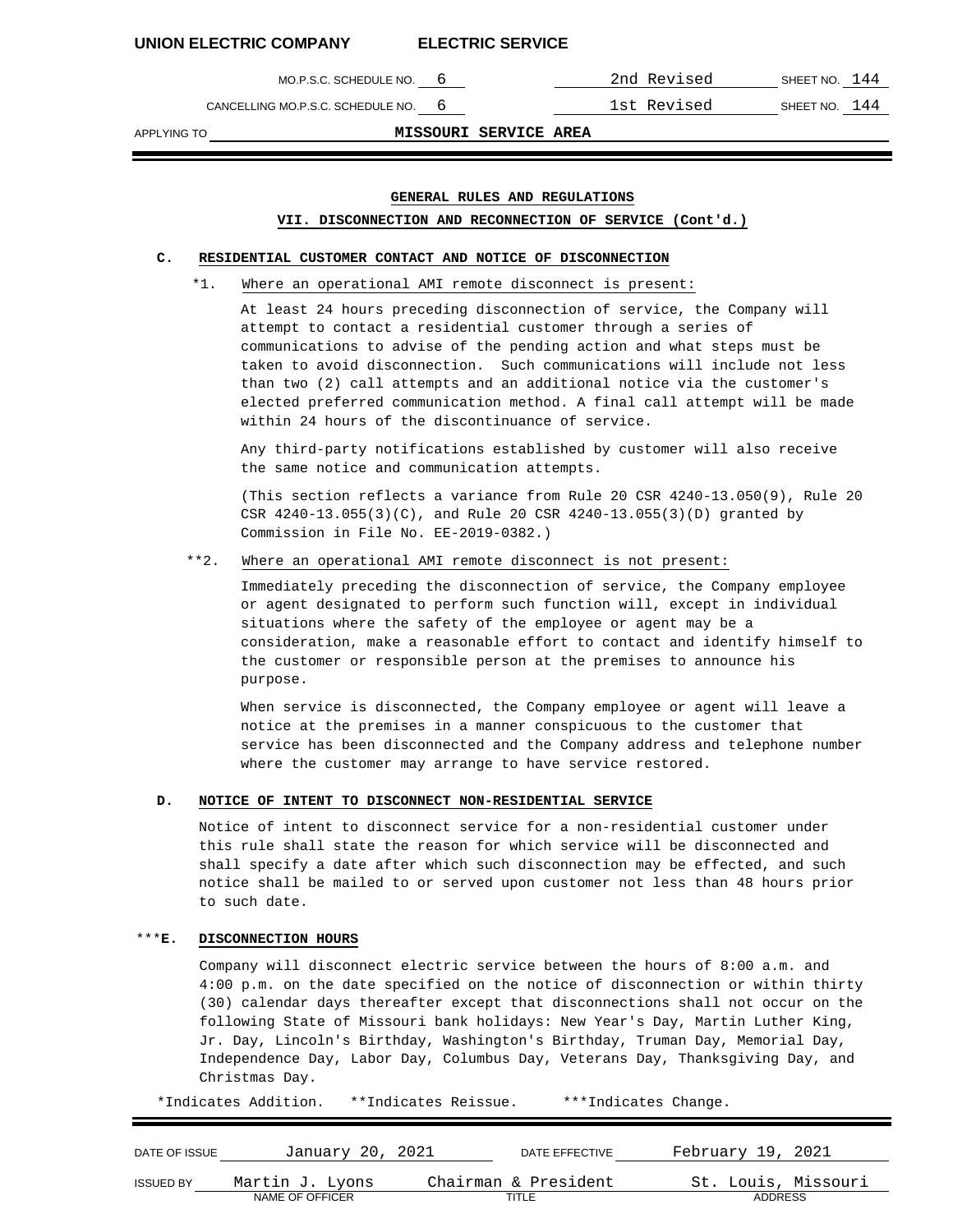CANCELLING MO.P.S.C. SCHEDULE NO. 6 1st Revised SHEET NO. 145

MO.P.S.C. SCHEDULE NO. 6 2nd Revised SHEET NO. 145

APPLYING TO **MISSOURI SERVICE AREA**

## **GENERAL RULES AND REGULATIONS**

### **VII. DISCONNECTION AND RECONNECTION OF SERVICE (Cont'd.)**

#### \***F. DELAY OF DISCONNECTION FOR MEDICAL REASONS**

The Company will postpone the disconnection of service to a residential customer for a time not in excess of 21 days if the Company is advised the disconnection will aggravate an existent medical emergency of the customer, a member of his family or other permanent resident of the premises. The Company may require a customer to provide satisfactory evidence that a medical emergency exists before postponing the disconnection of service.

#### \***G. AVOIDANCE OF DISCONNECTION OF SERVICE**

Disconnection of electric service will not be performed if, on or before the date specified in the notice of intent to disconnect, the customer shall:

- 1. (a) Make good the default by paying such bills for service at a Company office, or make arrangements satisfactory to Company, therefor, (b) make or restore such deposit at a Company office, (c) give Company representatives such access, or (d) cure such violation of rules and regulations, as the case may be; and
- 2. Pay at a Company office the expenses incurred by Company in detecting and confirming obstruction of electric service. Such expenses will include, but not be limited to all unmetered service as estimated by Company, special equipment necessary to detect the violation (such as check meter), equipment necessary to prevent future violations, labor and materials necessary to test, change, move or install new meters or other equipment and the cost of any rebilling, as applicable.

## **H. DISCONNECTION OR INTERRUPTION OF SERVICE WITHOUT PRIOR NOTICE**

Company shall have the right to disconnect or interrupt service without prior notice for reasons of obstruction; maintenance, health, safety or state of emergency, or in cases where Company is directed to interrupt service by a governmental agency or officer. In such cases Company will make a reasonable effort to inform customer of the reasons for disconnection or interruption of service.

| DATE OF ISSUE    | January 20, 2021 | DATE EFFECTIVE       | February 19, 2021   |
|------------------|------------------|----------------------|---------------------|
| <b>ISSUED BY</b> | Martin J. Lyons  | Chairman & President | St. Louis, Missouri |
|                  | NAME OF OFFICER  | TITLE                | <b>ADDRESS</b>      |

\*Indicates Reissue.